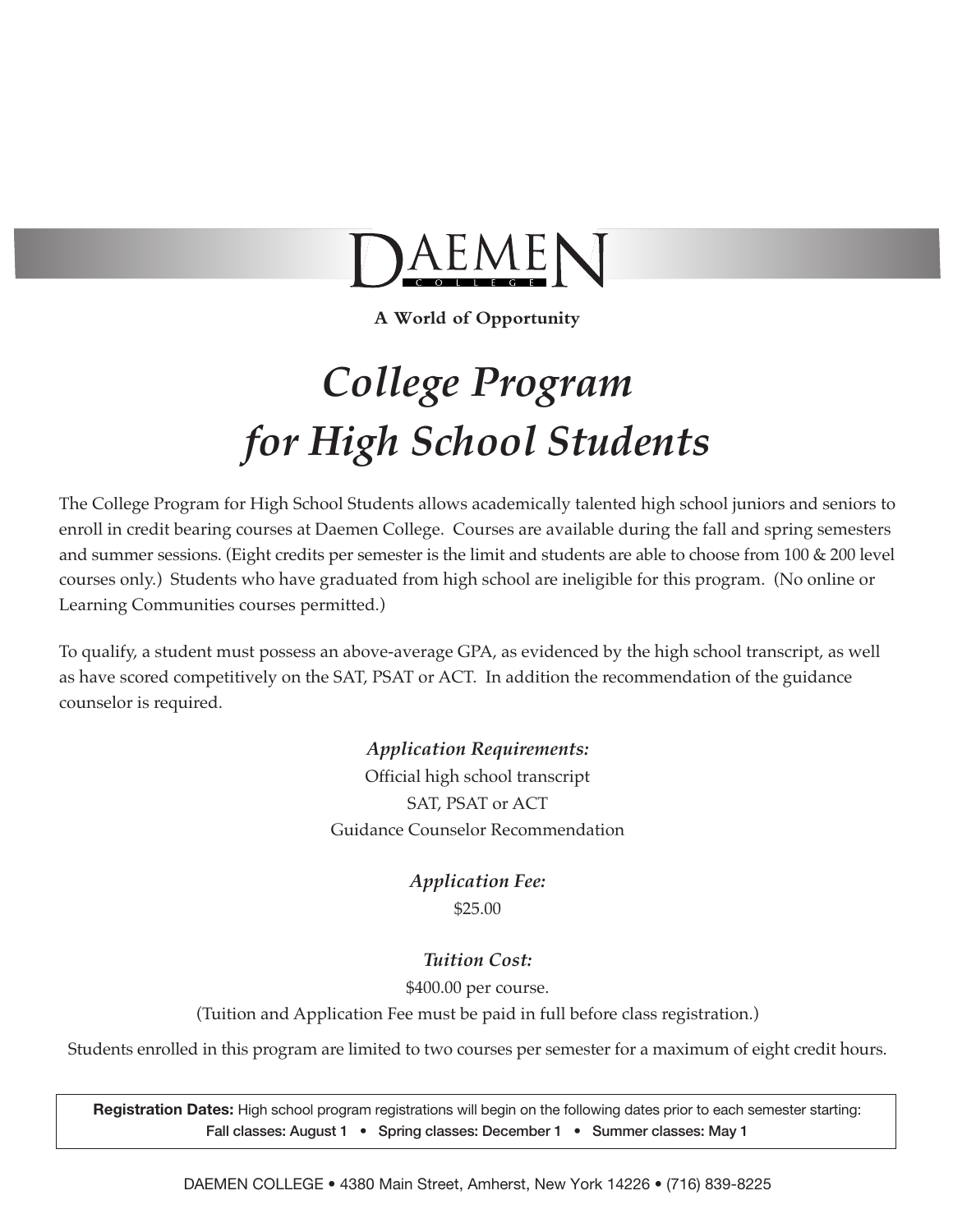## *College Program for High School Students*

| Name of Applicant: | <b>Social Security Number:</b> |
|--------------------|--------------------------------|
| Address:           |                                |

## **Counselor Recommendation Ratings**

Keeping in mind your reference group, please evaluate the applicant as fairly as you can in each of the categories below by placing an "X" in the appropriate box beneath the scale at the top:

|                                              | Poor | Average | Good | Outstanding | Unable<br>to Judge |
|----------------------------------------------|------|---------|------|-------------|--------------------|
| <b>Intellectual Ability</b>                  |      |         |      |             |                    |
| Academic Achievement                         |      |         |      |             |                    |
| <b>Creative Qualities</b>                    |      |         |      |             |                    |
| Leadership Potential                         |      |         |      |             |                    |
| Initiative                                   |      |         |      |             |                    |
| Ability to Express Ideas and Feelings Orally |      |         |      |             |                    |
| Ability to Communicate in Writing            |      |         |      |             |                    |
| Ability to Accept Constructive Feedback      |      |         |      |             |                    |
| Flexibility                                  |      |         |      |             |                    |
| <b>Concern for Others</b>                    |      |         |      |             |                    |

What do you consider to be the applicant's major strengths?

Recommendation for admission:  $\Box$  I would strongly recommend.

- 
- ❒ <sup>I</sup> would recommend.
- ❒ <sup>I</sup> would recommend with reservations.
- ❒ <sup>I</sup> would not recommend.

I have discussed the course(s) chosen by my student and I approve the selection. When applicable, this course (these courses) will meet graduation requirements.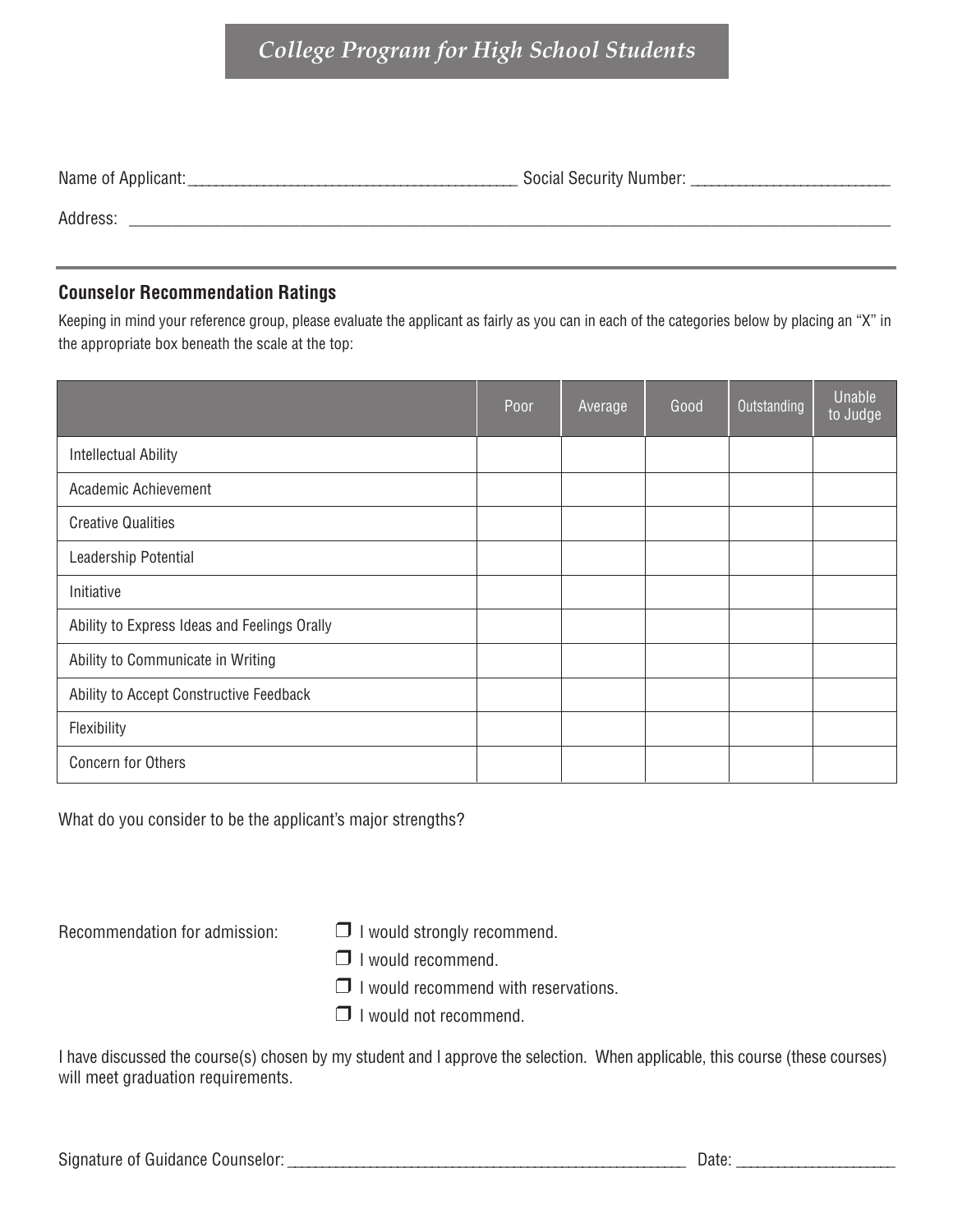# *College Program for High School Students APPLICATION*

**Enclose a \$25 check or money order payable to Daemen College**

| Return this application with an official high school transcript to: Office of Admissions / Daemen College / 4380 Main Street / Amherst, New York 14226<br>(PLEASE PRINT)<br>Legal Name_                                                                                                                                                                                                                                                                                                                                                                                                                                                                                                                                                                                           |                                                                                                                                                                                                                                                                                                                                                                                                                                                                                                                                                                                                                                                                                                                                                                                                                                                                                       |                             |                                                                                                                                                                                                                                                                                                                                                                                                                                                                                                                                   |                                                                                                                                                                                                  |
|-----------------------------------------------------------------------------------------------------------------------------------------------------------------------------------------------------------------------------------------------------------------------------------------------------------------------------------------------------------------------------------------------------------------------------------------------------------------------------------------------------------------------------------------------------------------------------------------------------------------------------------------------------------------------------------------------------------------------------------------------------------------------------------|---------------------------------------------------------------------------------------------------------------------------------------------------------------------------------------------------------------------------------------------------------------------------------------------------------------------------------------------------------------------------------------------------------------------------------------------------------------------------------------------------------------------------------------------------------------------------------------------------------------------------------------------------------------------------------------------------------------------------------------------------------------------------------------------------------------------------------------------------------------------------------------|-----------------------------|-----------------------------------------------------------------------------------------------------------------------------------------------------------------------------------------------------------------------------------------------------------------------------------------------------------------------------------------------------------------------------------------------------------------------------------------------------------------------------------------------------------------------------------|--------------------------------------------------------------------------------------------------------------------------------------------------------------------------------------------------|
| Last                                                                                                                                                                                                                                                                                                                                                                                                                                                                                                                                                                                                                                                                                                                                                                              | First<br>Middle or Maiden                                                                                                                                                                                                                                                                                                                                                                                                                                                                                                                                                                                                                                                                                                                                                                                                                                                             |                             |                                                                                                                                                                                                                                                                                                                                                                                                                                                                                                                                   |                                                                                                                                                                                                  |
| Number                                                                                                                                                                                                                                                                                                                                                                                                                                                                                                                                                                                                                                                                                                                                                                            | Street                                                                                                                                                                                                                                                                                                                                                                                                                                                                                                                                                                                                                                                                                                                                                                                                                                                                                |                             | Apt.                                                                                                                                                                                                                                                                                                                                                                                                                                                                                                                              |                                                                                                                                                                                                  |
| City                                                                                                                                                                                                                                                                                                                                                                                                                                                                                                                                                                                                                                                                                                                                                                              | County                                                                                                                                                                                                                                                                                                                                                                                                                                                                                                                                                                                                                                                                                                                                                                                                                                                                                |                             | State                                                                                                                                                                                                                                                                                                                                                                                                                                                                                                                             | Zip                                                                                                                                                                                              |
| $\begin{array}{c} \hline \end{array}$<br>Phone (                                                                                                                                                                                                                                                                                                                                                                                                                                                                                                                                                                                                                                                                                                                                  |                                                                                                                                                                                                                                                                                                                                                                                                                                                                                                                                                                                                                                                                                                                                                                                                                                                                                       |                             |                                                                                                                                                                                                                                                                                                                                                                                                                                                                                                                                   |                                                                                                                                                                                                  |
| If your academic records might appear under a different name, indicate:                                                                                                                                                                                                                                                                                                                                                                                                                                                                                                                                                                                                                                                                                                           |                                                                                                                                                                                                                                                                                                                                                                                                                                                                                                                                                                                                                                                                                                                                                                                                                                                                                       |                             | Have you previously attended Daemen College?                                                                                                                                                                                                                                                                                                                                                                                                                                                                                      |                                                                                                                                                                                                  |
| First<br>Last                                                                                                                                                                                                                                                                                                                                                                                                                                                                                                                                                                                                                                                                                                                                                                     | Middle                                                                                                                                                                                                                                                                                                                                                                                                                                                                                                                                                                                                                                                                                                                                                                                                                                                                                |                             |                                                                                                                                                                                                                                                                                                                                                                                                                                                                                                                                   |                                                                                                                                                                                                  |
|                                                                                                                                                                                                                                                                                                                                                                                                                                                                                                                                                                                                                                                                                                                                                                                   |                                                                                                                                                                                                                                                                                                                                                                                                                                                                                                                                                                                                                                                                                                                                                                                                                                                                                       | When do you plan to enroll? |                                                                                                                                                                                                                                                                                                                                                                                                                                                                                                                                   |                                                                                                                                                                                                  |
| Gender: $\Box$ Male $\Box$ Female                                                                                                                                                                                                                                                                                                                                                                                                                                                                                                                                                                                                                                                                                                                                                 | Marital Status: $\Box$ Single $\Box$ Married                                                                                                                                                                                                                                                                                                                                                                                                                                                                                                                                                                                                                                                                                                                                                                                                                                          |                             |                                                                                                                                                                                                                                                                                                                                                                                                                                                                                                                                   | □ Fall 20 _____ □ Spring 20 _____ □ Summer 20 ____                                                                                                                                               |
| If you would like the opportunity, we invite you to share more about your gender identity:                                                                                                                                                                                                                                                                                                                                                                                                                                                                                                                                                                                                                                                                                        |                                                                                                                                                                                                                                                                                                                                                                                                                                                                                                                                                                                                                                                                                                                                                                                                                                                                                       |                             |                                                                                                                                                                                                                                                                                                                                                                                                                                                                                                                                   |                                                                                                                                                                                                  |
|                                                                                                                                                                                                                                                                                                                                                                                                                                                                                                                                                                                                                                                                                                                                                                                   |                                                                                                                                                                                                                                                                                                                                                                                                                                                                                                                                                                                                                                                                                                                                                                                                                                                                                       |                             |                                                                                                                                                                                                                                                                                                                                                                                                                                                                                                                                   |                                                                                                                                                                                                  |
| U.S. Citizen: $\Box$ Yes $\Box$ No $\frac{\Box}{\Box}$ Country of Citizenship, if not U.S.                                                                                                                                                                                                                                                                                                                                                                                                                                                                                                                                                                                                                                                                                        |                                                                                                                                                                                                                                                                                                                                                                                                                                                                                                                                                                                                                                                                                                                                                                                                                                                                                       |                             | Choose from list below                                                                                                                                                                                                                                                                                                                                                                                                                                                                                                            |                                                                                                                                                                                                  |
| If not a citizen are you a permanent resident of the U.S.? $\Box$ Yes $\Box$ No                                                                                                                                                                                                                                                                                                                                                                                                                                                                                                                                                                                                                                                                                                   |                                                                                                                                                                                                                                                                                                                                                                                                                                                                                                                                                                                                                                                                                                                                                                                                                                                                                       |                             |                                                                                                                                                                                                                                                                                                                                                                                                                                                                                                                                   |                                                                                                                                                                                                  |
|                                                                                                                                                                                                                                                                                                                                                                                                                                                                                                                                                                                                                                                                                                                                                                                   |                                                                                                                                                                                                                                                                                                                                                                                                                                                                                                                                                                                                                                                                                                                                                                                                                                                                                       |                             |                                                                                                                                                                                                                                                                                                                                                                                                                                                                                                                                   |                                                                                                                                                                                                  |
| <b>UNDERGRADUATE MAJORS</b><br>(Secondary Education is now called Adolescence<br>Education and can be found listed under the major area.)<br><b>Accounting BS/MS</b><br>Animation<br>Art<br>Art- Applied Theater<br>Art- Drawing<br>Art- Graphic Design<br>Art - Illustration<br>Art- Painting<br>Art- Sculpture<br>Art- Visual Arts Education K-12<br>Arts Administration - Comprehensive Arts<br>Arts Administration - Fine Arts<br>Arts Administration - Theatre<br>Athletic Training BS/MS<br>Biochemistry<br>Biology<br><b>Biology Adolescence Education 7-12</b><br>Biology- Cytotechnology Track<br>Biology Environmental Studies<br><b>Business Administration</b><br><b>Business Administration/Intenerational Business BS/MS</b><br>Business- Human Resource Management | <b>Business-International Business</b><br>Business-Pre-Law<br><b>Business-Marketing</b><br><b>Business-Sport Management</b><br>Education-Adolescence Education/Special<br>Education 7-12<br>Education- Childhood Education 1-6<br>Education- Childhood/Special Education 1-6<br>Education- Early/Special Education B-2<br>English<br>English-Pre-Law<br>English Adolescence Education 7-12<br>English- Professional Writing & Rhetoric<br>French<br>French-Adolescence Education 7-12<br><b>Health Promotion- Community Health</b><br><b>Administrative Aspects</b><br><b>Health Promotion- CH Education/Public</b><br><b>Health BS/MPH</b><br>Health Promotion-Complementary and Alternative<br><b>Health Care Practice</b><br>Health Promotion- Health and Fitness Training<br>History<br>History & Political Science<br>History & Political Science- Adolescence<br>Education 7-12 |                             | History & Political Science- Pre Law<br><b>Mathematics</b><br><b>Natural Science- Forensics Studies</b><br><b>Paralegal Studies</b><br>Physical Therapy BS, NS/DPT<br>Physician Assistant BS/MS**<br><b>Political Science</b><br>Political Science- Pre-Law<br>Psychology<br><b>Religious Studies</b><br>Social Work<br>Spanish<br>Spanish-Adolescence Education 7-12<br>Sustainability (Global and Local)<br>Undeclared<br><b>Pre-Professional Programs</b><br>Pre-Dentistry<br>Pre-Medicine<br>Pre- Pharmacy<br>Pre- Veterinary | History & Political Science - Environmental Studies<br>Mathematics-Adolescence Education 7-12<br>Natural Science- Environmental Studies<br>Nursing: Pick a partner school: $\Box$ ECC $\Box$ GCC |
| List any relatives who are graduates of/or are currently attending Daemen College (attach additional sheet as necessary):<br><b>FAMILY BACKGROUND</b> (For currently dependent students only)                                                                                                                                                                                                                                                                                                                                                                                                                                                                                                                                                                                     |                                                                                                                                                                                                                                                                                                                                                                                                                                                                                                                                                                                                                                                                                                                                                                                                                                                                                       |                             |                                                                                                                                                                                                                                                                                                                                                                                                                                                                                                                                   |                                                                                                                                                                                                  |
| Name of Father First Middle                                                                                                                                                                                                                                                                                                                                                                                                                                                                                                                                                                                                                                                                                                                                                       | Last                                                                                                                                                                                                                                                                                                                                                                                                                                                                                                                                                                                                                                                                                                                                                                                                                                                                                  |                             |                                                                                                                                                                                                                                                                                                                                                                                                                                                                                                                                   |                                                                                                                                                                                                  |
|                                                                                                                                                                                                                                                                                                                                                                                                                                                                                                                                                                                                                                                                                                                                                                                   |                                                                                                                                                                                                                                                                                                                                                                                                                                                                                                                                                                                                                                                                                                                                                                                                                                                                                       |                             |                                                                                                                                                                                                                                                                                                                                                                                                                                                                                                                                   |                                                                                                                                                                                                  |
| Name of Mother                                                                                                                                                                                                                                                                                                                                                                                                                                                                                                                                                                                                                                                                                                                                                                    |                                                                                                                                                                                                                                                                                                                                                                                                                                                                                                                                                                                                                                                                                                                                                                                                                                                                                       |                             |                                                                                                                                                                                                                                                                                                                                                                                                                                                                                                                                   |                                                                                                                                                                                                  |
| Middle<br>First <b>Executive Service</b>                                                                                                                                                                                                                                                                                                                                                                                                                                                                                                                                                                                                                                                                                                                                          | Last                                                                                                                                                                                                                                                                                                                                                                                                                                                                                                                                                                                                                                                                                                                                                                                                                                                                                  |                             |                                                                                                                                                                                                                                                                                                                                                                                                                                                                                                                                   |                                                                                                                                                                                                  |

Emergency Contact \_\_\_\_\_\_\_\_\_\_\_\_\_\_\_\_\_\_\_\_\_\_\_\_\_\_\_\_\_\_\_\_\_\_\_\_\_\_ Phone # \_\_\_\_\_\_\_\_\_\_\_\_\_\_\_\_\_\_\_\_\_\_ Relationship to Student –––––––––––––––––––––––––

Address ––––––––––––––––––––––––––––––––––––––––––––––––––––––––––––––––––––––––––––––––––––––––––––––––––––––––––––––––––––––––––––––––––––––––––––––––––